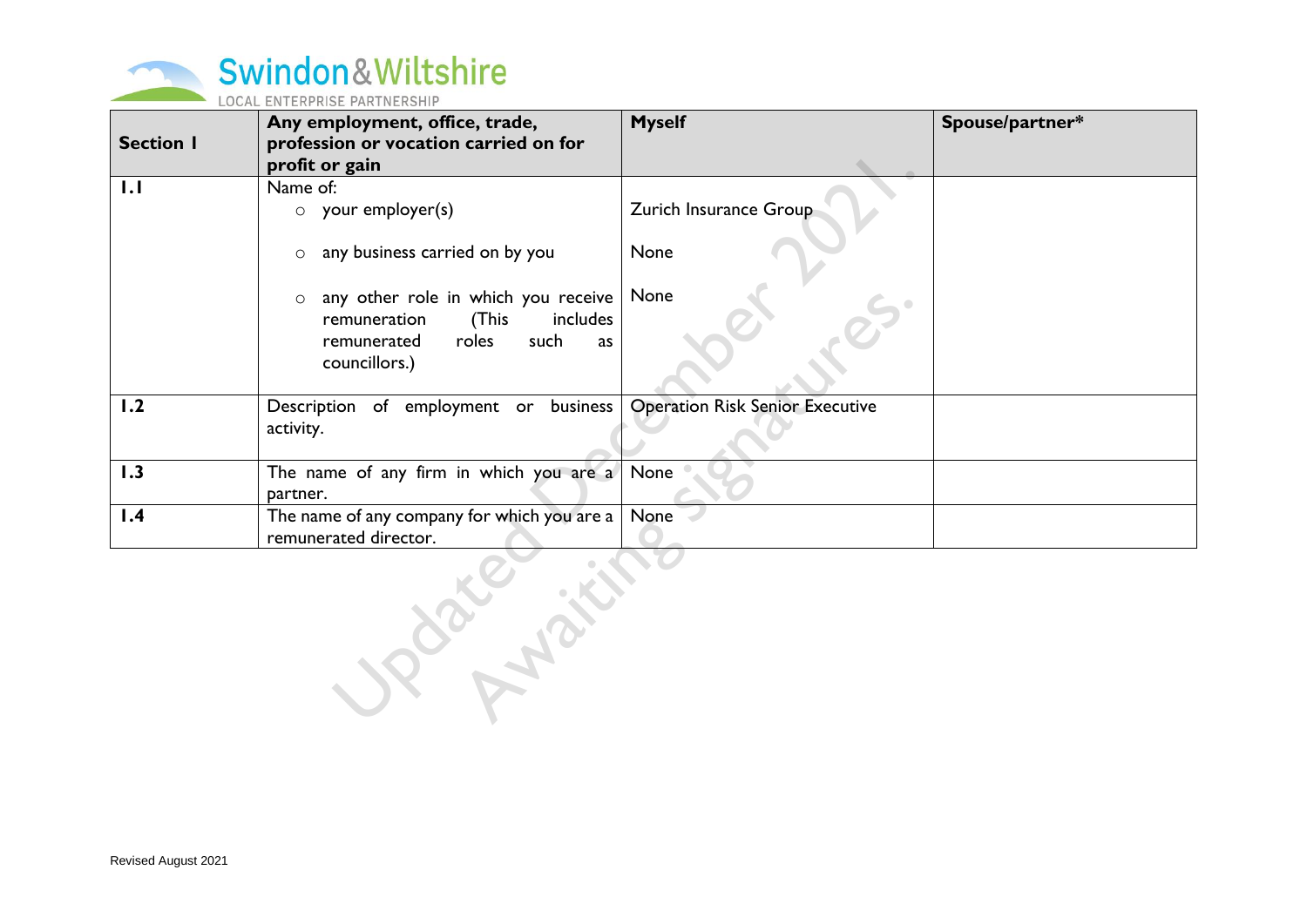| <b>Section 2</b> | Sponsorship                                                                                                                                                                                                                                                                                           | <b>Myself</b> | Spouse/partner |
|------------------|-------------------------------------------------------------------------------------------------------------------------------------------------------------------------------------------------------------------------------------------------------------------------------------------------------|---------------|----------------|
| 2.1              | Any financial benefit obtained (other than<br>from the LEP) which is paid as a result of<br>carrying out duties as a Director.<br>This includes any payment or financial<br>benefit from a Trade Union within the<br>meaning of the Trade Union and Labour<br>Relations (Consolidation) Act 1992 (a). | None<br>None  | None<br>None   |
|                  |                                                                                                                                                                                                                                                                                                       |               |                |
| <b>Section 3</b> | <b>Contracts</b>                                                                                                                                                                                                                                                                                      | <b>Myself</b> | Spouse/partner |
| 3.1              | Any contract for goods, works or services<br>with the LEP which has not been fully<br>discharged by any organisation named at 1.1.                                                                                                                                                                    | None          | None           |
| 3.2              | Any contract for goods, works or services<br>entered into by any organisation named at 1.1<br>where either party is likely to have a<br>commercial interest in the outcome of<br>business being decided by the LEP.                                                                                   | None          | None           |
|                  |                                                                                                                                                                                                                                                                                                       |               |                |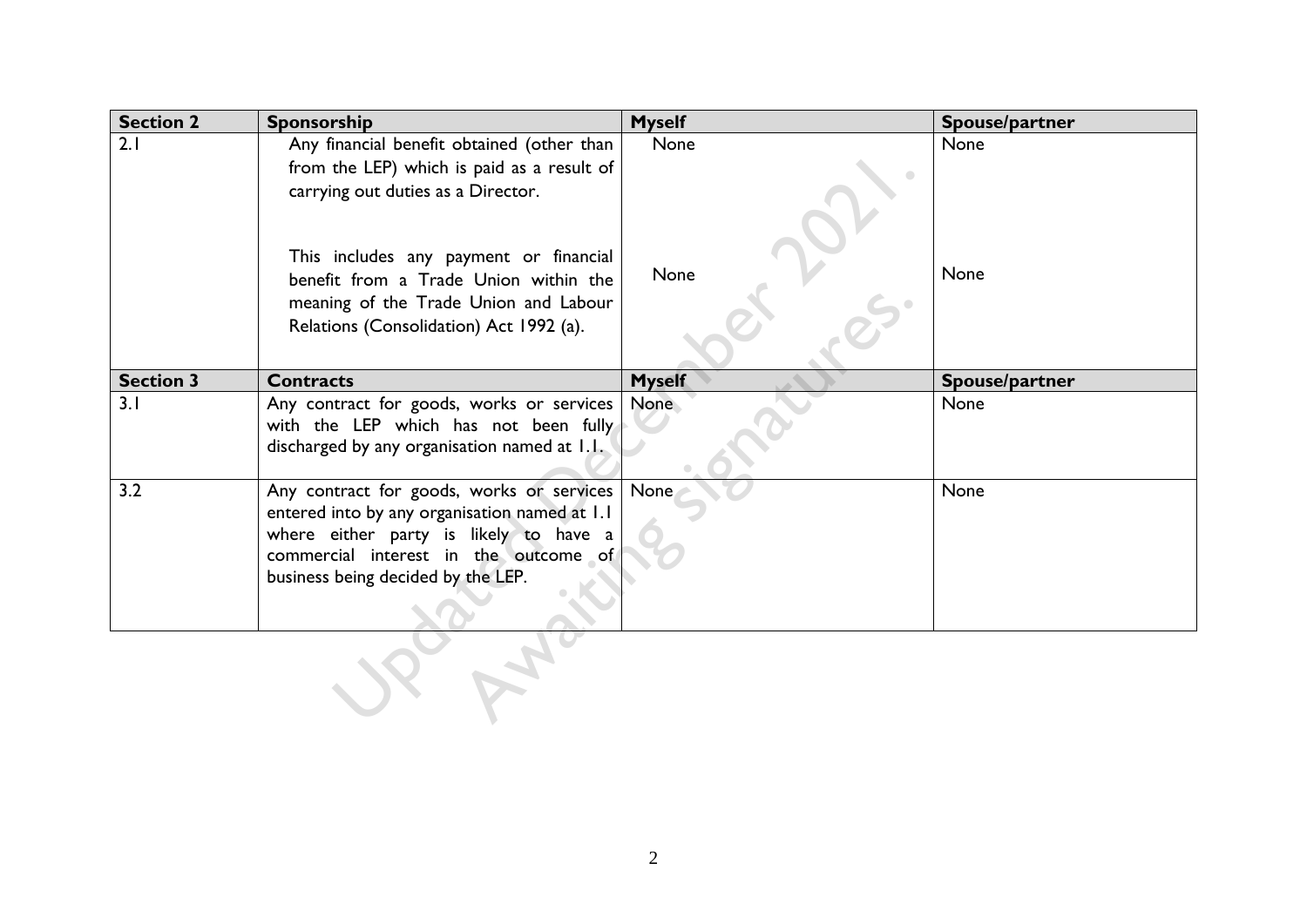| <b>Section 4</b> | Land or property                                                                                                                                                                                                                                                                                                                                                                                                                                                                                                                                                                                            | <b>Myself</b> | Spouse/partner |
|------------------|-------------------------------------------------------------------------------------------------------------------------------------------------------------------------------------------------------------------------------------------------------------------------------------------------------------------------------------------------------------------------------------------------------------------------------------------------------------------------------------------------------------------------------------------------------------------------------------------------------------|---------------|----------------|
| 4.1              | Any interest you or any organisation listed at<br>1.1 may have in land or property which is<br>likely to be affected by a decision made by the<br>LEP.                                                                                                                                                                                                                                                                                                                                                                                                                                                      | None          | None           |
|                  | This would include, within the area of the<br>LEP:<br>Any interest in any land in the LEP<br>$\circ$<br>areas, including your place(s) of<br>residency<br>Any tenancy where the landlord is the<br>$\circ$<br>LEP and the tenant is a body in which<br>the relevant person has an interest<br>Any licence for a month or longer to<br>$\circ$<br>occupy land owned by the LEP.<br>For property interests, please state the first<br>part of the postcode and the Local Authority<br>where the property resides. If you own/lease<br>more than one property in a single postcode<br>area, please state this. |               |                |
|                  |                                                                                                                                                                                                                                                                                                                                                                                                                                                                                                                                                                                                             |               |                |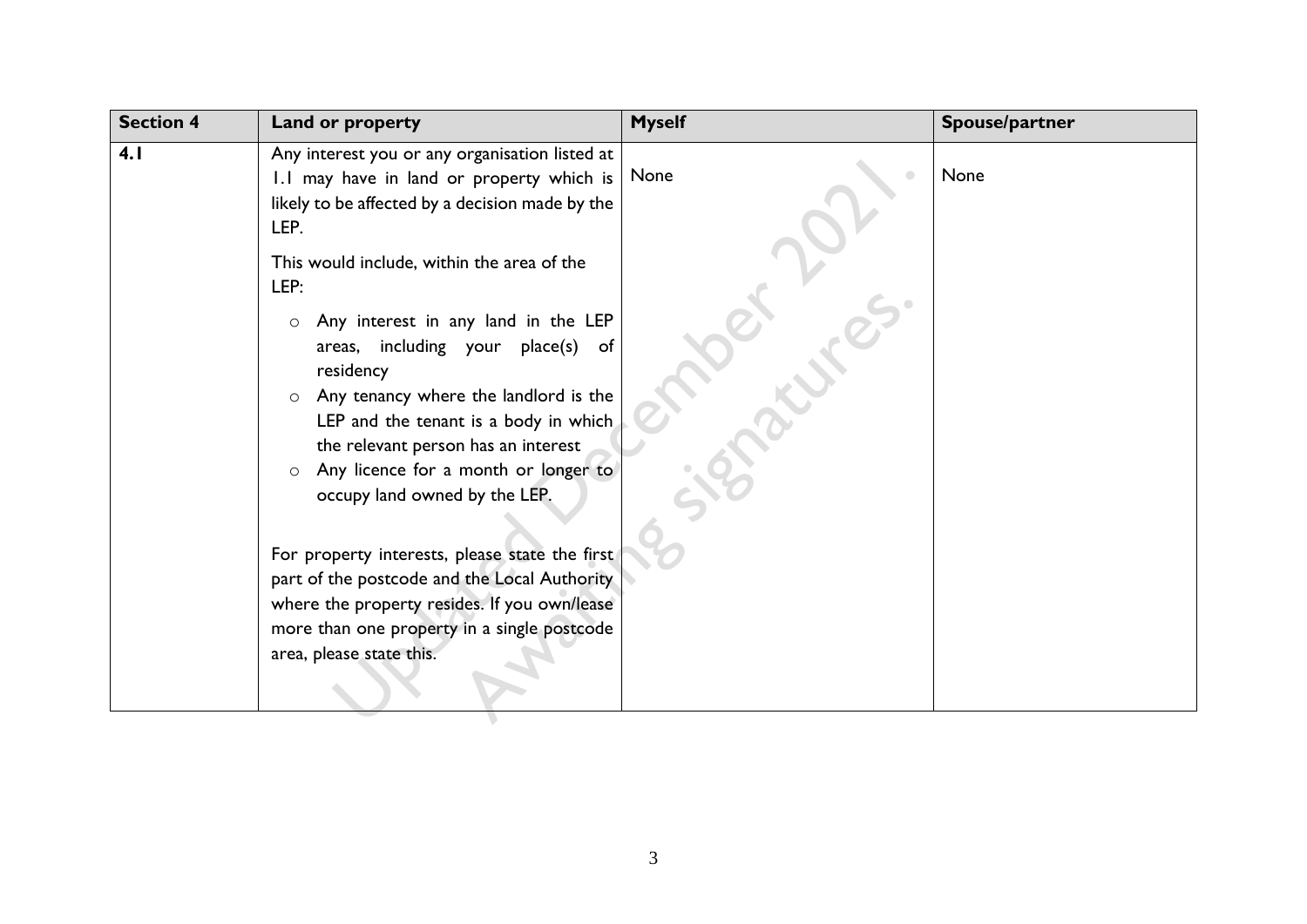| <b>Section 5</b> | <b>Securities</b>                                                                                                                                                                                                                    | <b>Myself</b> | Spouse/partner |
|------------------|--------------------------------------------------------------------------------------------------------------------------------------------------------------------------------------------------------------------------------------|---------------|----------------|
| 5.1              | Any interest in securities of an organisation<br>under 1.1 where:-                                                                                                                                                                   | None          | None           |
|                  | that body (to my knowledge) has a<br>(a)<br>place of business or land in the area of<br>the LEP; and                                                                                                                                 |               |                |
|                  | (b)<br>$either -$                                                                                                                                                                                                                    |               |                |
|                  | the total nominal value of<br>(i)<br>the<br>securities exceeds £25,000 or one<br>hundredth of the total issued share<br>capital of that body; or                                                                                     |               |                |
|                  | (ii) if the share capital of that body is of<br>more than one class, the total nominal<br>value of the shares of any one class in which<br>has an interest exceeds one hundredth of<br>the total issued share capital of that class. |               |                |
|                  |                                                                                                                                                                                                                                      |               |                |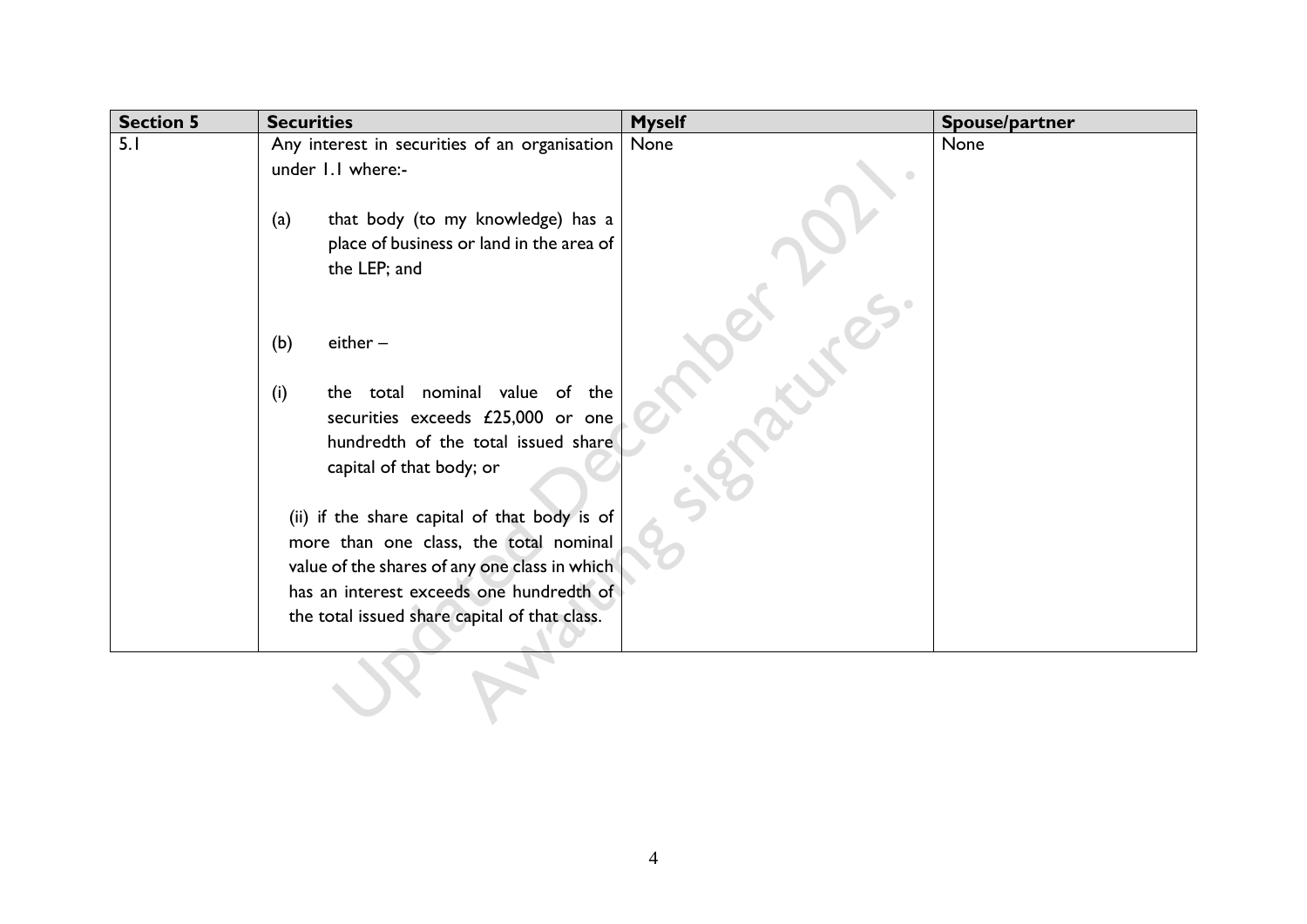| <b>Section 6</b> |                                                              | <b>Gifts and hospitality</b>                                                                                                         | <b>Myself</b> | Spouse/partner |
|------------------|--------------------------------------------------------------|--------------------------------------------------------------------------------------------------------------------------------------|---------------|----------------|
| 6.1              |                                                              | Any gifts and/or hospitality received as a<br>result of membership of the LEP (above the<br>value of £50).                           | None          | None           |
|                  | <b>Other interests</b><br><b>Membership of Organisations</b> | I am a member of, or I am in a position of general control, a trustee of, or participate in the management of:                       |               |                |
| $\mathsf{I}$ .   |                                                              | Any body to which I have been appointed or nominated by the LEP:                                                                     |               |                |
| None             |                                                              |                                                                                                                                      |               |                |
|                  |                                                              |                                                                                                                                      |               |                |
| 2.               |                                                              | Any body exercising functions of a public nature (eg school governing body or another LEP):                                          |               |                |
| None             |                                                              |                                                                                                                                      |               |                |
| 3.               |                                                              | Any body directed to charitable purposes:                                                                                            |               |                |
| None             |                                                              |                                                                                                                                      |               |                |
| 4.               | union):                                                      | Any body, one of whose principal purposes includes the influence of public opinion or policy (including any political party or trade |               |                |

#### **Other interests Membership of Organisations**

|  |  |  |  |  | Any body to which I have been appointed or nominated by the LEP: |  |
|--|--|--|--|--|------------------------------------------------------------------|--|
|--|--|--|--|--|------------------------------------------------------------------|--|

None

# 2. Any body exercising functions of a public nature (eg school governing body or another LEP):

None

### 3. Any body directed to charitable purposes:

None

AFCEA UK (Not for profit)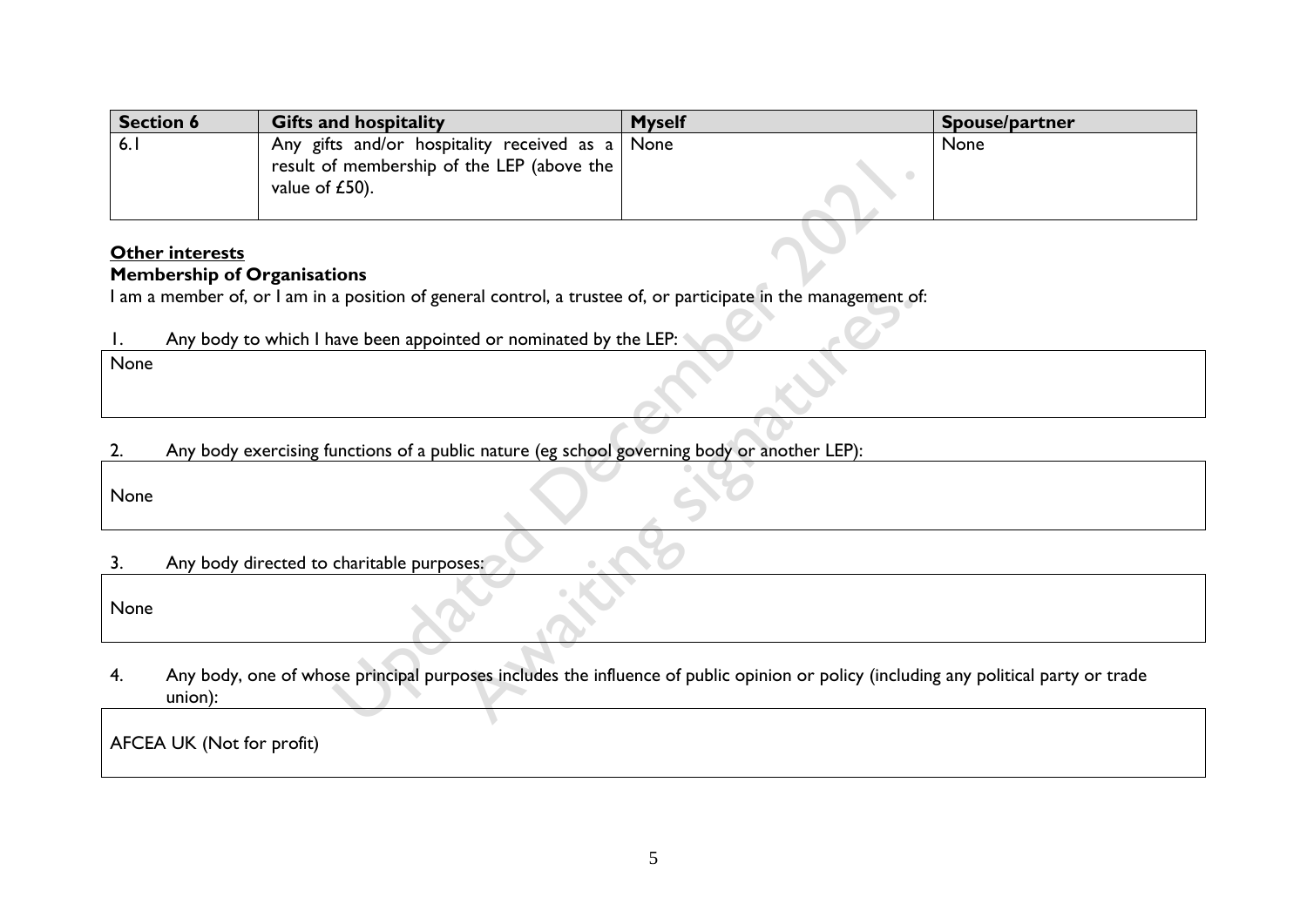5. Any local authority (please state any interests you hold as LA leaders/cabinet members for LA land, resources and the LA's commercial interests):

None

6. Any other interest which I hold which might reasonably be likely to be perceived as affecting my conduct or influencing my actions in relation to my role).

None

## **Director's declaration and signature**

I confirm that having carried out reasonable investigation, the information given above is a true and accurate record of my relevant interests, given in good faith and to the best of my knowledge;

| None        |                                                      |                                                                                                                                |
|-------------|------------------------------------------------------|--------------------------------------------------------------------------------------------------------------------------------|
| 6.          | relation to my role).                                | Any other interest which I hold which might reasonably be likely to be perceived as affecting my conduct or influenci          |
| None        |                                                      |                                                                                                                                |
|             | Director's declaration and signature                 |                                                                                                                                |
|             | given in good faith and to the best of my knowledge; | I confirm that having carried out reasonable investigation, the information given above is a true and accurate record of my re |
| <b>Date</b> |                                                      | 10 December 2021                                                                                                               |
|             | <b>Director's Name</b><br>$(Capitals - in full)$     | <b>ANDREW CHARLES GUDGEON</b>                                                                                                  |
|             | <b>Signature</b>                                     |                                                                                                                                |
|             | <b>RECEIPT BY SWLEP</b>                              |                                                                                                                                |
|             | Date received by the SWLEP                           |                                                                                                                                |
|             |                                                      |                                                                                                                                |

### **RECEIPT BY SWLEP**

| Date received by the SWLEP                |  |
|-------------------------------------------|--|
| <b>Signature of SWLEP Chief Executive</b> |  |